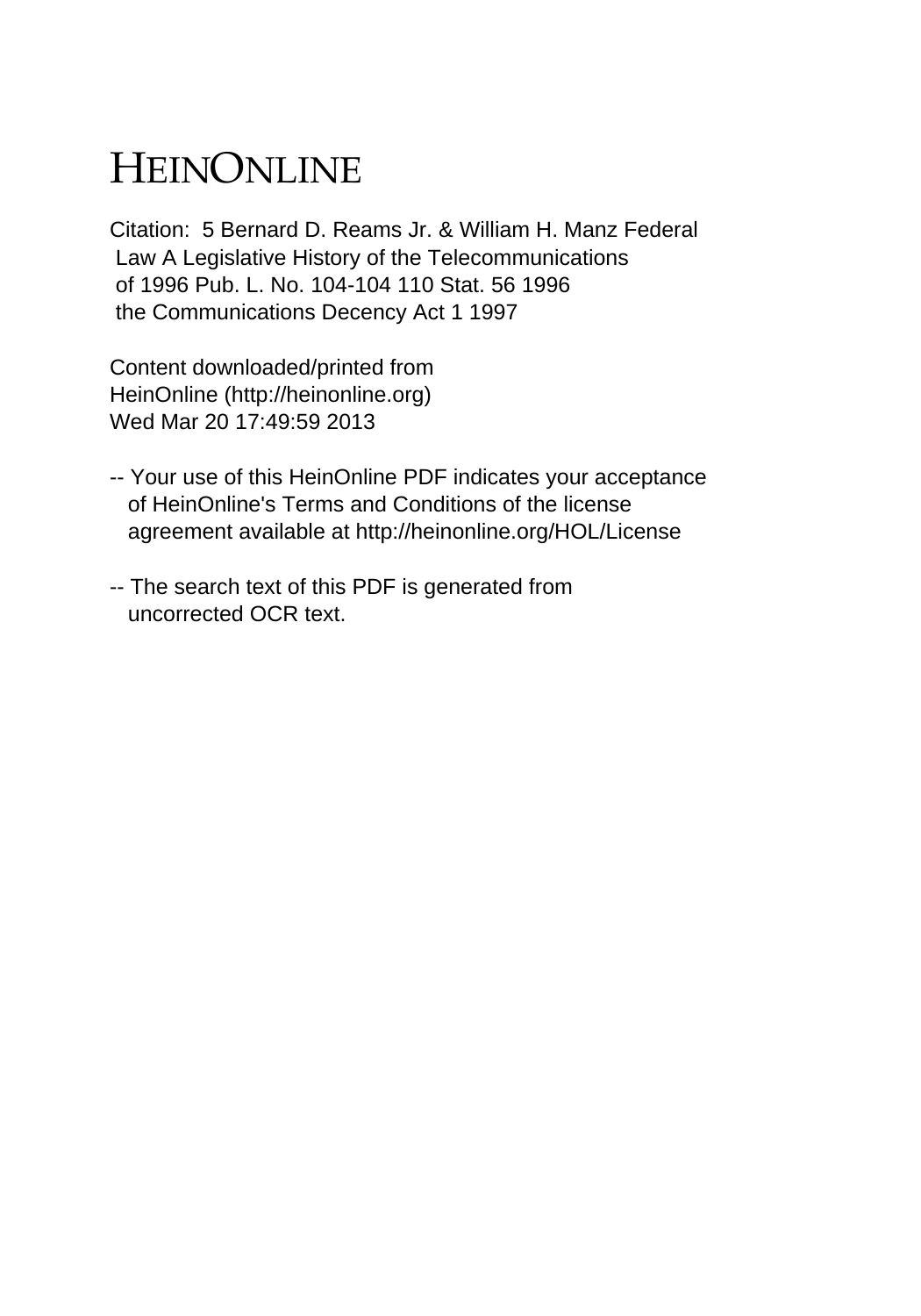**103D** CONGRESS

**IST SESSION S.544**

To amend the Federal Power Act to protect consumers **of** multistate utility systems, and for other purposes.

IN THE SENATE OF THE UNITED **STATES**

MARCH **10** (legislative day, MARCH **3). 1993** Mr. BUMPERS introduced the following **bill:** which was read twice and referred to the Committee on Energy and Natural Resources

## **A BILL**

To amend the Federal Power Act to protect consumers of multistate utility systems, and for other purposes.

1 *Be it enacted by the Senate and House of Representa-*

2 *tives of the United States of America in Congress assembled*

## **3 SECTION 1. SHORT TITLE.**

4 This Act may be referred to as the "Multistate Utility

*5* Company Consumer Protection Act of 1993".

## **6 SEC. 2. AFFILIATE CHARGES.**

7 (a) Section 205(a) of the Federal Power Act (16 8 U.S.C.  $824d(a)$ ) is amended-

9 (1) by inserting "(1)" immediately after "(a)";

**10** and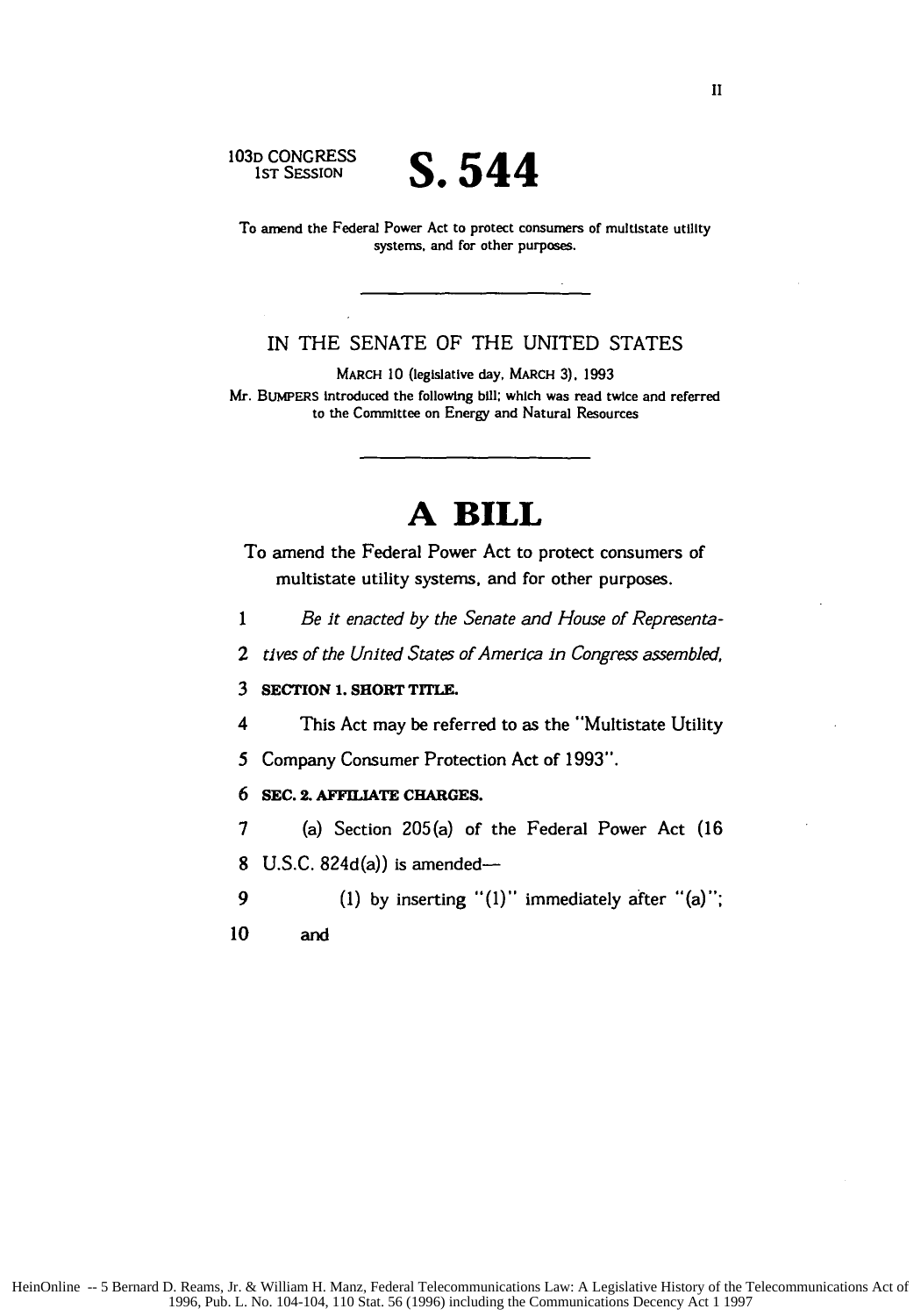**1** (2) by adding at the end the following:

2 "(2) Notwithstanding any provision of the Public 3 Utility Holding Company Act of 1935, if a public utility 4 engages in a transaction with an affiliated company, the 5 Commission shall have the authority to review and dis-6 allow the costs associated with such transaction for the 7 purposes of determining a just and reasonable rate under 8 subsection  $(a)(1)$ .".

9 (b) Section 206(a) of the Federal Power Act (16 10 U.S.C.  $824e(a)$ ) is amended-

11 (1) by inserting " $(1)$ " immediately after " $(a)$ "; 12 and

13 (2) by adding at the end the following:

14 "(2) Notwithstanding any provision of the Public 15 Utility Holding Company Act of 1935, if a public utility 16 engages in a transaction with an affiliated company, the 17 Commission shall have the authority to review and dis-18 allow the costs associated with such transaction for the 19 purposes of determining a just and reasonable rate under 20 subsection  $(a)(1)$ .".

**0**

**8 544 is**

HeinOnline -- 5 Bernard D. Reams, Jr. & William H. Manz, Federal Telecommunications Law: A Legislative History of the Telecommunications Act of 1996, Pub. L. No. 104-104, 110 Stat. 56 (1996) including the Communications Decency Act 2 1997

2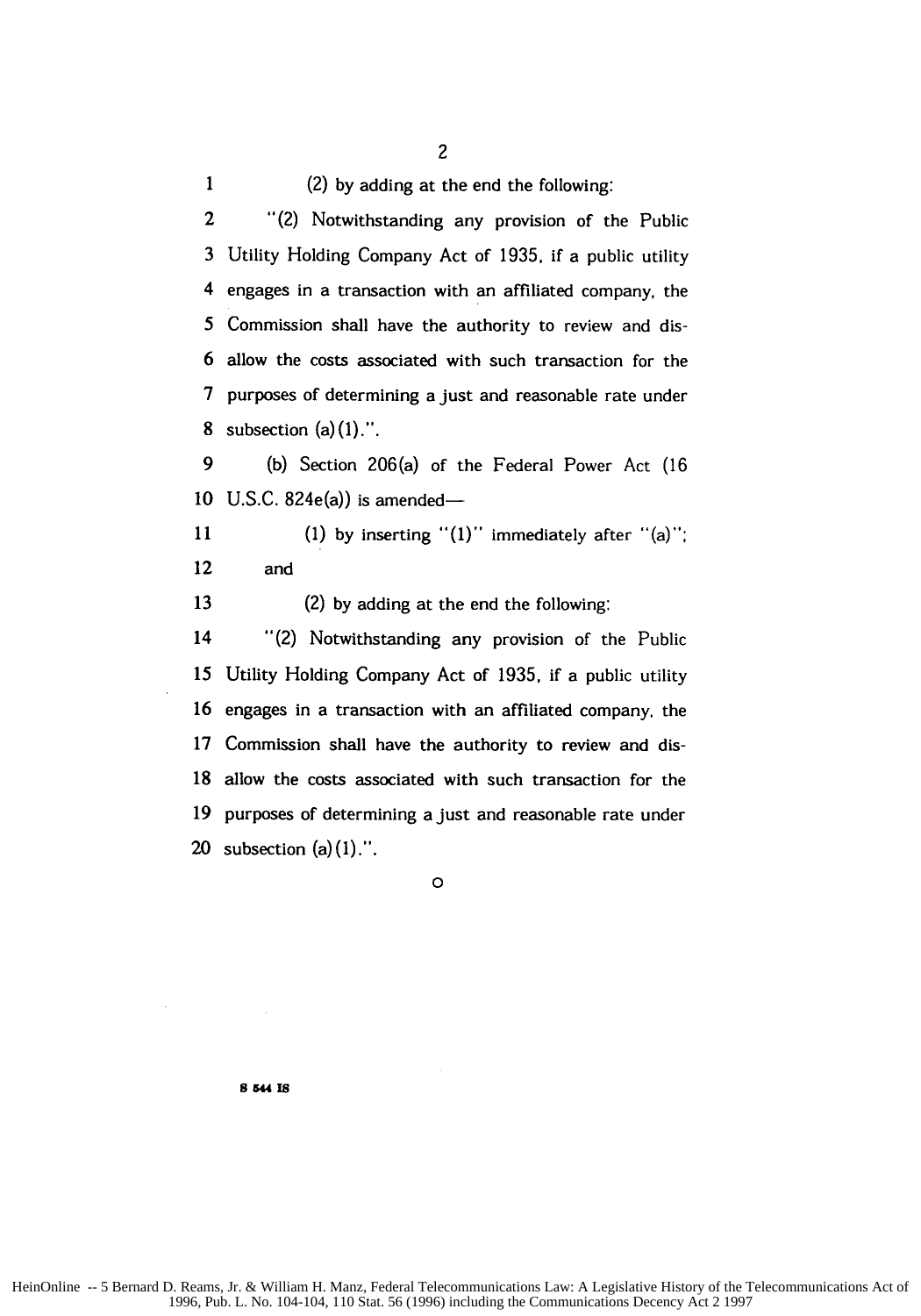Document No. **108**